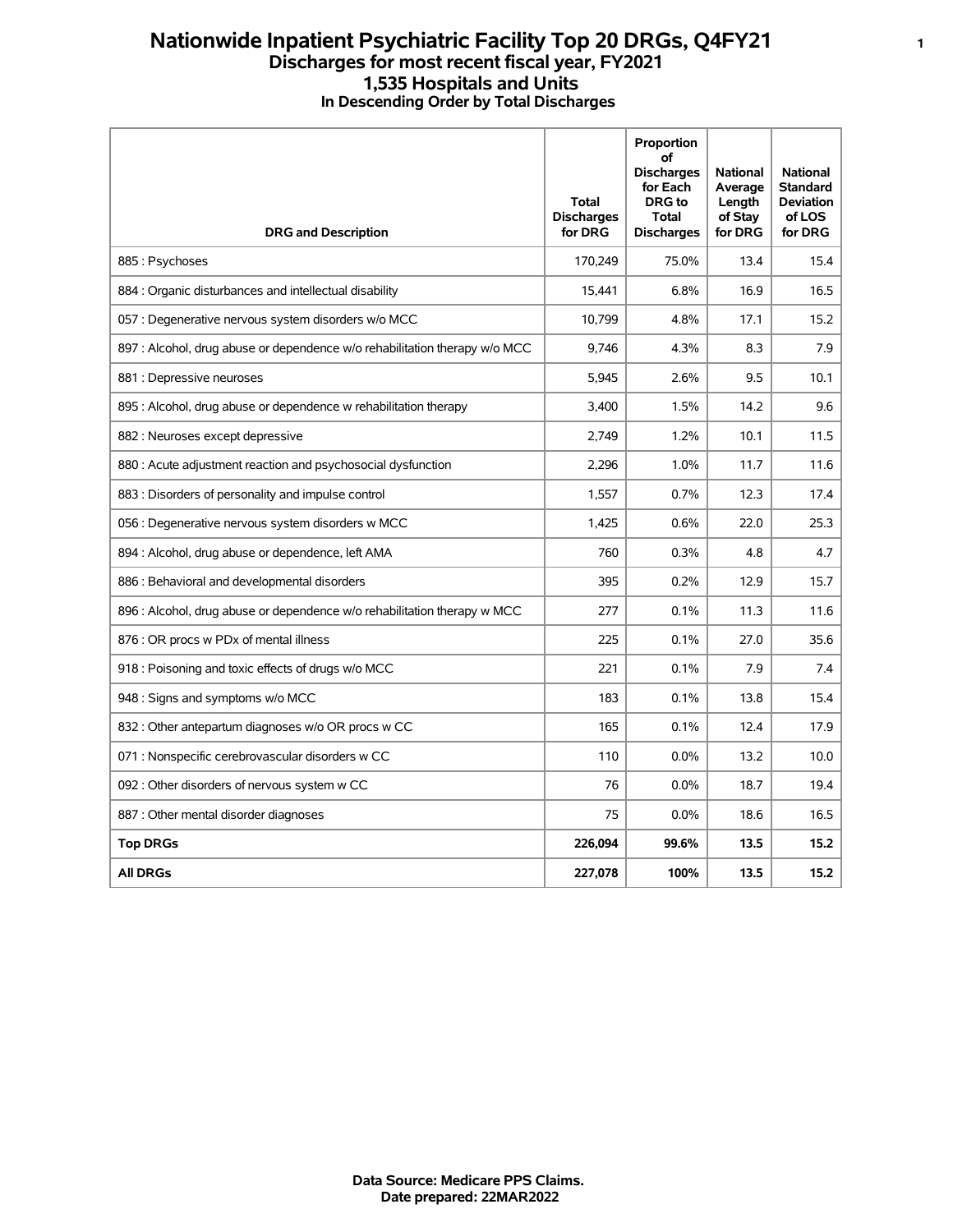## **Nationwide Inpatient Psychiatric Facility Top 20 DRGs, Q4FY21 <sup>2</sup> Discharges for most recent fiscal year, FY2021 964 Units Only In Descending Order by Total Discharges**

| <b>DRG and Description</b>                                                 | <b>Total</b><br><b>Discharges</b><br>for DRG | Proportion<br>οf<br><b>Discharges</b><br>for Each<br><b>DRG</b> to<br><b>Total</b><br><b>Discharges</b> | <b>National</b><br>Average<br>Length<br>of Stay<br>for DRG | <b>National</b><br><b>Standard</b><br><b>Deviation</b><br>of LOS<br>for DRG |
|----------------------------------------------------------------------------|----------------------------------------------|---------------------------------------------------------------------------------------------------------|------------------------------------------------------------|-----------------------------------------------------------------------------|
| 885: Psychoses                                                             | 93,580                                       | 72.8%                                                                                                   | 13.1                                                       | 15.7                                                                        |
| 884 : Organic disturbances and intellectual disability                     | 11,357                                       | 8.8%                                                                                                    | 16.5                                                       | 16.5                                                                        |
| 057 : Degenerative nervous system disorders w/o MCC                        | 8,193                                        | 6.4%                                                                                                    | 16.8                                                       | 14.3                                                                        |
| 881 : Depressive neuroses                                                  | 4,070                                        | 3.2%                                                                                                    | 8.6                                                        | 8.8                                                                         |
| 897 : Alcohol, drug abuse or dependence w/o rehabilitation therapy w/o MCC | 3,497                                        | 2.7%                                                                                                    | 7.0                                                        | 6.9                                                                         |
| 882 : Neuroses except depressive                                           | 1,639                                        | 1.3%                                                                                                    | 8.4                                                        | 9.2                                                                         |
| 880 : Acute adjustment reaction and psychosocial dysfunction               | 1,347                                        | 1.0%                                                                                                    | 9.3                                                        | 8.7                                                                         |
| 056 : Degenerative nervous system disorders w MCC                          | 1,119                                        | 0.9%                                                                                                    | 21.9                                                       | 26.7                                                                        |
| 883 : Disorders of personality and impulse control                         | 1.016                                        | 0.8%                                                                                                    | 10.5                                                       | 17.2                                                                        |
| 895 : Alcohol, drug abuse or dependence w rehabilitation therapy           | 641                                          | 0.5%                                                                                                    | 8.6                                                        | 7.7                                                                         |
| 886 : Behavioral and developmental disorders                               | 242                                          | 0.2%                                                                                                    | 11.9                                                       | 17.3                                                                        |
| 876 : OR procs w PDx of mental illness                                     | 222                                          | 0.2%                                                                                                    | 26.7                                                       | 35.6                                                                        |
| 918 : Poisoning and toxic effects of drugs w/o MCC                         | 218                                          | 0.2%                                                                                                    | 7.9                                                        | 7.5                                                                         |
| 894 : Alcohol, drug abuse or dependence, left AMA                          | 191                                          | 0.1%                                                                                                    | 4.3                                                        | 4.1                                                                         |
| 896 : Alcohol, drug abuse or dependence w/o rehabilitation therapy w MCC   | 151                                          | 0.1%                                                                                                    | 10.7                                                       | 12.1                                                                        |
| 832 : Other antepartum diagnoses w/o OR procs w CC                         | 134                                          | 0.1%                                                                                                    | 13.2                                                       | 19.5                                                                        |
| 948 : Signs and symptoms w/o MCC                                           | 118                                          | 0.1%                                                                                                    | 9.8                                                        | 8.8                                                                         |
| 071 : Nonspecific cerebrovascular disorders w CC                           | 103                                          | 0.1%                                                                                                    | 13.4                                                       | 10.1                                                                        |
| 690 : Kidney and urinary tract infections w/o MCC                          | 41                                           | $0.0\%$                                                                                                 | 9.0                                                        | 7.2                                                                         |
| 092 : Other disorders of nervous system w CC                               | 41                                           | 0.0%                                                                                                    | 18.5                                                       | 23.9                                                                        |
| <b>Top DRGs</b>                                                            | 127,920                                      | 99.5%                                                                                                   | 13.3                                                       | 15.5                                                                        |
| <b>All DRGs</b>                                                            | 128,596                                      | 100%                                                                                                    | 13.3                                                       | 15.5                                                                        |